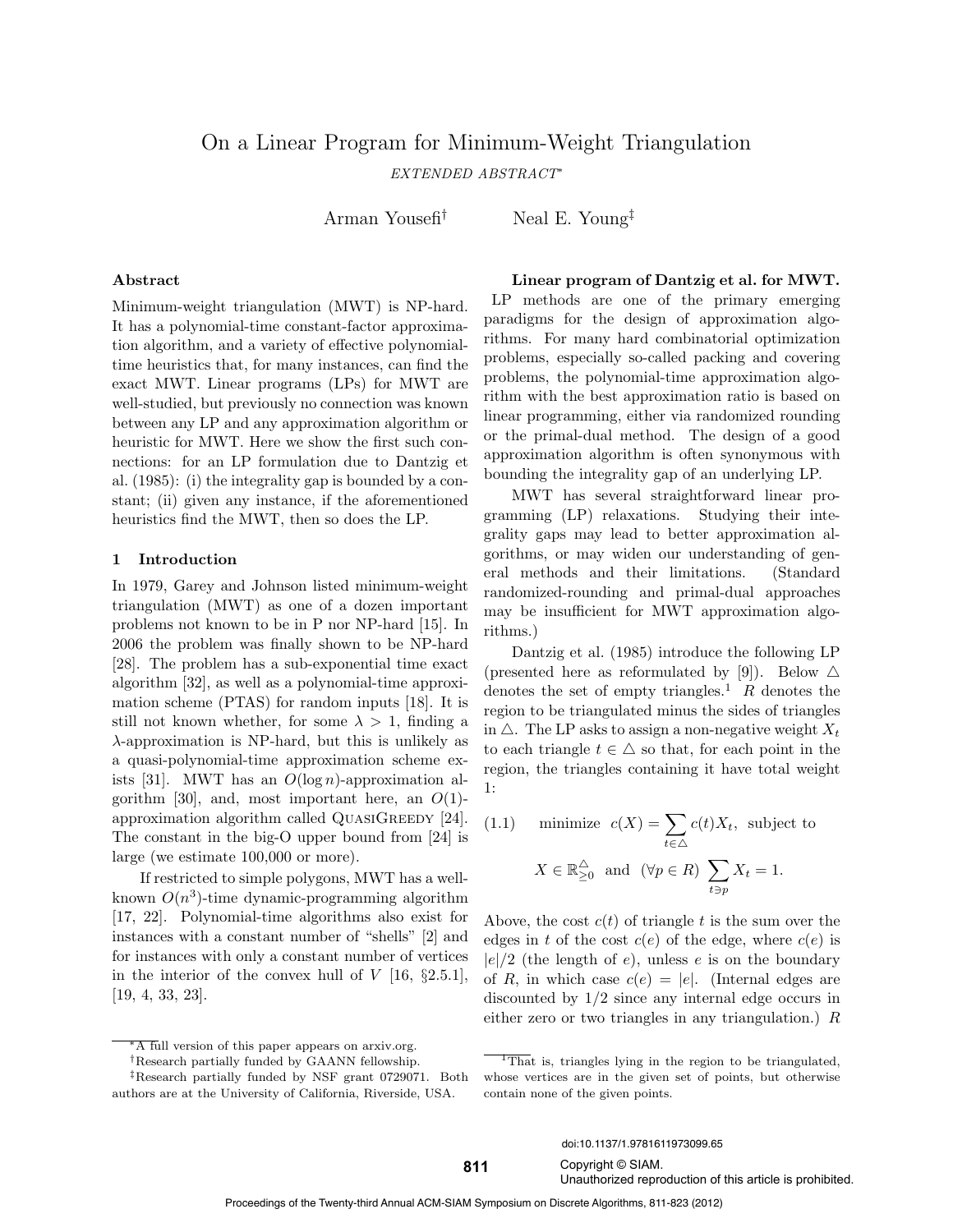as specified is infinite, but can easily be restricted to a polynomial-size set of points without weakening the LP. (E.g., let *R* contain, for each possible edge *e*, two points *p* and *q*, one on each side of *e*, very near *e*.)

For the simple-polygon case, the above LP finds the exact MWT (every extreme point has 0/1 coordinates, and so corresponds to a triangulation). This was shown by Dantzig et al. (1985) [7, Thm. 7], then (apparently independently) by De Loera et al. (1996) [9, Thm. 4.1(i)] and Kirsanov (2004) [21, Cor. 3.6.2]. For summaries of these results, see [10, Ch. 8] and [35]. Kirsanov describes an instance (a 13-gon with a point at the center) for which this LP has integrality gap just above 1, as well as instances (50 random points equidistant from a center point) that are solved by the LP but not by the LMT-skeleton heuristic.

Other authors have considered *edge-based* LP's, mainly for use in branch-and-bound [25, 26, 29, 34, 3]. These edge-based LPs have unbounded integrality gaps. LPs for *maximal independent sets*, which are well studied, are closely related to all the above LPs, as triangulations can be defined as maximal independent sets of triangles (or of edges). The above LPs enforce some, but not all, well-studied inequalities for maximal independent sets.

It is known to be NP-hard to determine whether there exists a triangulation that uses only edges in a given subset  $S$  [27]. If we change the cost function in the above LP to  $c(X) = \sum_{e \in S} \sum_{t \ni e} X_t$ , the LP will have a zero-cost integer solution iff there is such a triangulation. Thus, the LP with that cost function has unbounded integrality gap (unless P=NP). Thus, any analysis of the LP for MWT must rely intrinsically on the cost function. (This is also an obstacle for many randomized-rounding methods.)

First new result. We show that LP (1.1) *has constant integrality gap*.

This is the first non-trivial integrality-gap upper bound for any MWT LP. To show it, we revisit the analysis of QuasiGreedy [24], which shows that QuasiGreedy produces a triangulation of cost  $O(|\text{MWT}(G)|)$ , where  $|\text{MWT}(G)|$  is the length of the MWT of *G* (and also the cost of the optimal *integer* solution to the LP). We generalize and strengthen their arguments to show that there exists a triangulation of cost at most  $O(c(X^*))$ , where  $c(X^*)$  is the cost of the optimal fractional triangulation (i.e., solution to the LP).

Our analysis reduces the approximation ratio in their analysis by an order of magnitude, but it remains a large constant.

MWT heuristics. Much of the MWT literature concerns polynomial-time heuristics that, given an instance, find edges that must be in (or out of) any MWT. Here is a summary. Gilbert observe that the *shortest potential edge* is in every MWT [17]. Yang et al. extend this result by proving that an edge *xy* is in every MWT if, for any edge *pq* that intersects  $xy, |xy| \le \min\{|px|, |py|, |qx|, |qy|\}$  [37]. (We refer to the edges satisfying this property as the *Y XY subgraph*.) This subgraph includes every edge connecting two *mutual nearest neighbors*. Keil et al. show (for some  $\beta > 1$ ) that, if, for an edge pq, the two circles of diameter  $\beta \cdot |pq|$  passing through p and q are empty (of other vertices), then *pq* is in every MWT [20]. Cheng et al. strengthen this to  $\beta \approx 1.17682$  [6]. The set of such edges is called the  $\beta$ -skeleton. Das and Joseph show that an edge *e* cannot be in any MWT if both of the two triangles with base *e* and base angle  $\pi/8$  contain other vertices [8]. Drysdale et al. strengthen this to angle  $\pi/4.6$  [14]. This property of *e* is called the *diamond property*. Dickerson et al. describe a simple local-minimality property such that, if an edge *e* lacks the property, the edge cannot be in any MWT. Using this, they show that the so-called *LMT skeleton* must be *in* the MWT [11].

A primary use of the heuristics is to solve some instances of MWT exactly in polynomial time, as follows: *Given an instance, use the heuristics to identify edges that are in the MWT. If the regions left untriangulated by these edges are simple polygons (equivalently, if the edges connect the given points) then find the MWT of each region independently using the standard dynamic programming algorithm.* (The MWT will be the union of the MWT's of the regions.) According to [11] (1997), most random instances with 40,000 points are solvable in this way.

Second new result. We show that LP  $(1.1)$ *generalizes these heuristics* in that *if the heuristics solve a given instance as described above, then so does the LP* (that is, the extreme points of the LP are incidence vectors of optimal triangulations).

In fact the LP appears to be stronger than the heuristics, in that some natural instances are solved by the LP, but not by the heuristics [21, *§*3.5].<sup>2</sup> In this sense, the LP, whose formulation requires little explicit geometry, generalizes all of these varied and generally incomparable heuristics. This is the first connection we know of between the heuristics and any MWT LP.

 $2$ Where *C* contains the center of a unit circle and  $n - 1$ random points on the circle.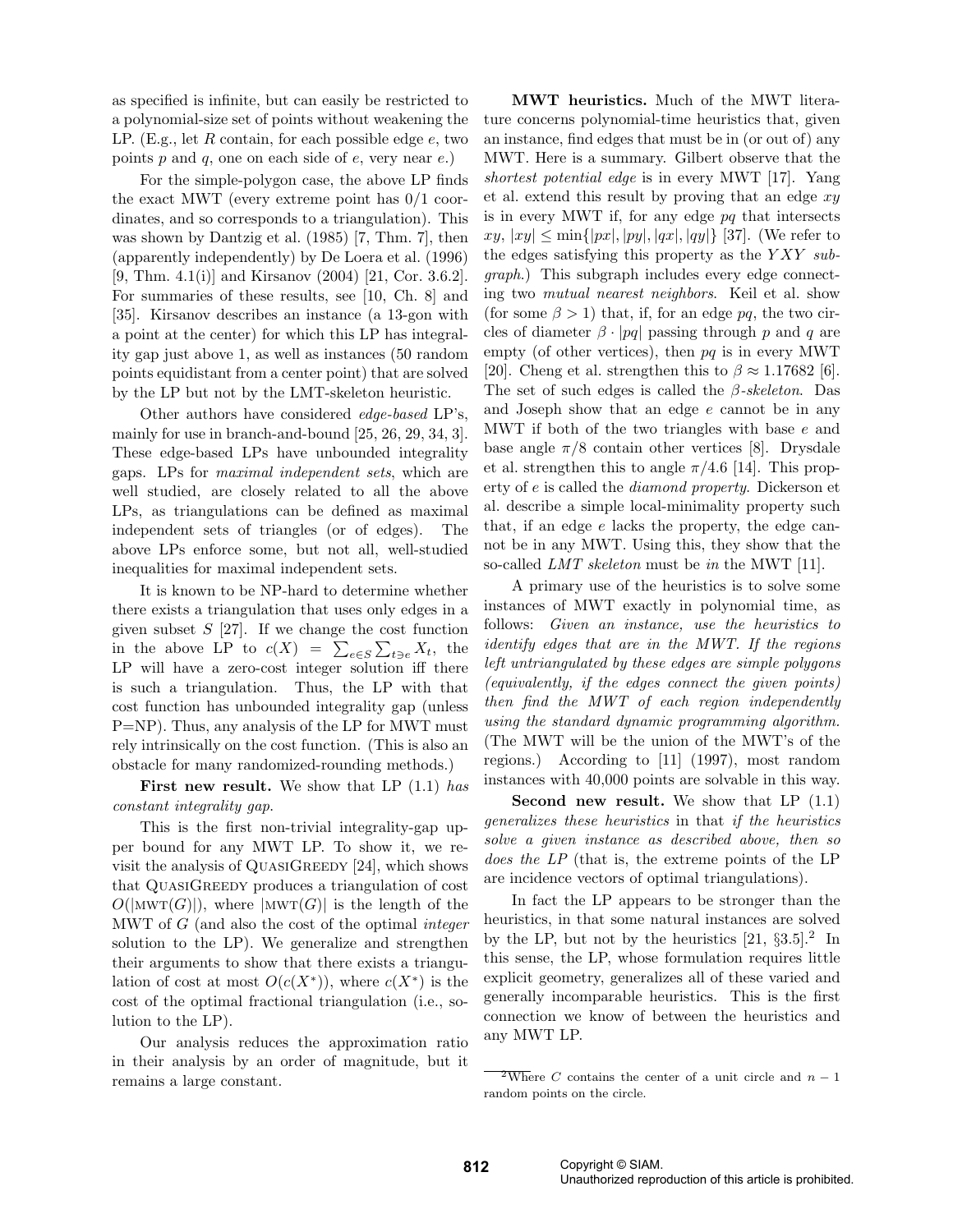Roughly, the heuristics are based on a combination of (i) local-improvement arguments about the MWT and (ii) logical closure (once the heuristic determines the status of one edge with respect to the MWT, this in turn determines the status of other edges, and so on). We extend these arguments to apply to the optimal fractional triangulation *X*⇤. This is possible because (i)  $X^*$  looks "locally" like a MWT and (ii) the LP enforces logical closure of linear constraints on  $X^*$ .

After we finished the body of this work, we became aware of and examined additional heuristics by Wang et al. [36] and Aichholzer et al. [1]. We conjecture that the LP generalizes them as well.

An equivalent formulation of the LP. The following constraints are equivalent to the last constraints in LP  $(1.1)$  (see e.g. [9, Thm. 1.1(i), Prop. 2.5], [35], or [21, Thm. 3.4.1]) and are useful for reasoning about fractional triangulations. For any fractional triangulation *X* and edge *e*,

$$
(1.2) \sum_{t \in S(e)} X_t - \sum_{t \in T(e)} X_t = [e \in \text{boundary}(R)].
$$

Here *S*(*e*) contains the triangles that contain *e* and lie on one side of  $e$ , while  $T(e)$  contains the triangles that contain *e* and lie on the other side of *e*. (If *e* is on the boundary, take  $T(e) = \emptyset$ .) The notation  $[x \in S]$  denotes 1 if  $x \in S$  and 0 otherwise.

**Practical considerations.** Using the  $O(n^2)$ constraints (1.2) instead of the constraints in (1.1) gives an equivalent LP with total size (i.e., non-zeros in the constraint matrix) proportional to the number of empty triangles. The empty triangles can be identified, and the LP constructed, in time proportional to their number [13]. Their number is always  $O(n^3)$ , but often smaller (e.g.  $O(n^2)$ ) in expectation for randomly distributed points).

The time to construct and solve the LP can be further reduced by a preprocessing step based on the heuristics — remove any variable  $X_t$  if the heuristics prove any edge of *t* to be out of every MWT, and add a constraint  $\sum_{t \in S(e)} X_t = \sum_{t \in T(e)} X_t = 1$ if they prove an interior edge *e* to be in every MWT. For randomly distributed points, only  $O(n)$ edges (in expectation) have the diamond property, forming  $O(n^2)$  possible empty triangles, from which the modified LMT skeleton can be computed in  $O(n^2)$ time [11, 12]. On "typical" instances with  $10^4 - 10^5$ points, only a very small number of variables are left undetermined by the heuristics. (For *n* random points, the expected number is  $\Omega(n)$ , but with an apparently astronomically small leading constant [5].) This allows standard LP software to quickly solve the LP, and integer-LP solvers to quickly find the MWT.

Remarks. We do not give an algorithm per se, and the integrality-gap bound, though constant, is large. But both results suggest that the LP of Dantzig et al. captures much of the structure of MWT. This suggests a clear line of attack for finding an approximation algorithm with reduced approximation ratio: study the integrality gap of the LP, trying systematic LP methods such as the primal-dual method. If constantly many rounds of lift-and-project (applied to the LP) yield an LP with integrality gap  $1 + \epsilon$ . Or, if randomized-rounding, primal-dual, and similar approaches fail, this may help us better understand their limitations.

## 2 Definitions

The *interior* of a segment *pq* is  $pq - \{p, q\}$ . The *interior* of a polygon *P* consists of *P* minus its boundary. Two sets *properly intersect* (or *overlap*, or *cross*) if the intersection of their interiors is nonempty. The (Euclidean) length of line segment *pq* is  $|pq|$ . For any set *E* of segments,  $|E|$  is the total length of segments in *E*.

A *planar straight-line graph* (PSLG) is an undirected graph  $G = (V, E)$  along with a planar embedding that identifies each vertex with a planar point and each edge with the line segment connecting its endpoints, so that each edge intersects other edges (and  $V$ ) only at its endpoints. The *length* of  $G$  is the sum of the Euclidean lengths of its edges. *G* partitions the plane into polygonal *faces*. <sup>3</sup> A face or polygon is *empty* if its interior contains no vertex.

A *diagonal*, or *potential edge*, of *G* is any segment  $pq \notin E$  connecting two vertices of a face, and contained in that face, so that  $G' = (V, E \cup \{pq\})$  is still a PSLG. A *partition* of *G* is a PSLG that extends *G* by adding (non-crossing) diagonals; equivalently, the faces of the partition refine the faces of *G*. A *convex partition* of *G* is a partition whose faces are empty and strictly convex. The minimum-length convex partition of *G* is denoted MCP $(G)$ . A *triangulation* of *G* is a partition whose faces are empty triangles. A *fractional triangulation X* is a feasible solution to the LP.

 $\sqrt[3]{3}$ Where two points are in the same face if there is a path between them that intersects no edge, with the caveat that the term *face* excludes the single such unbounded region.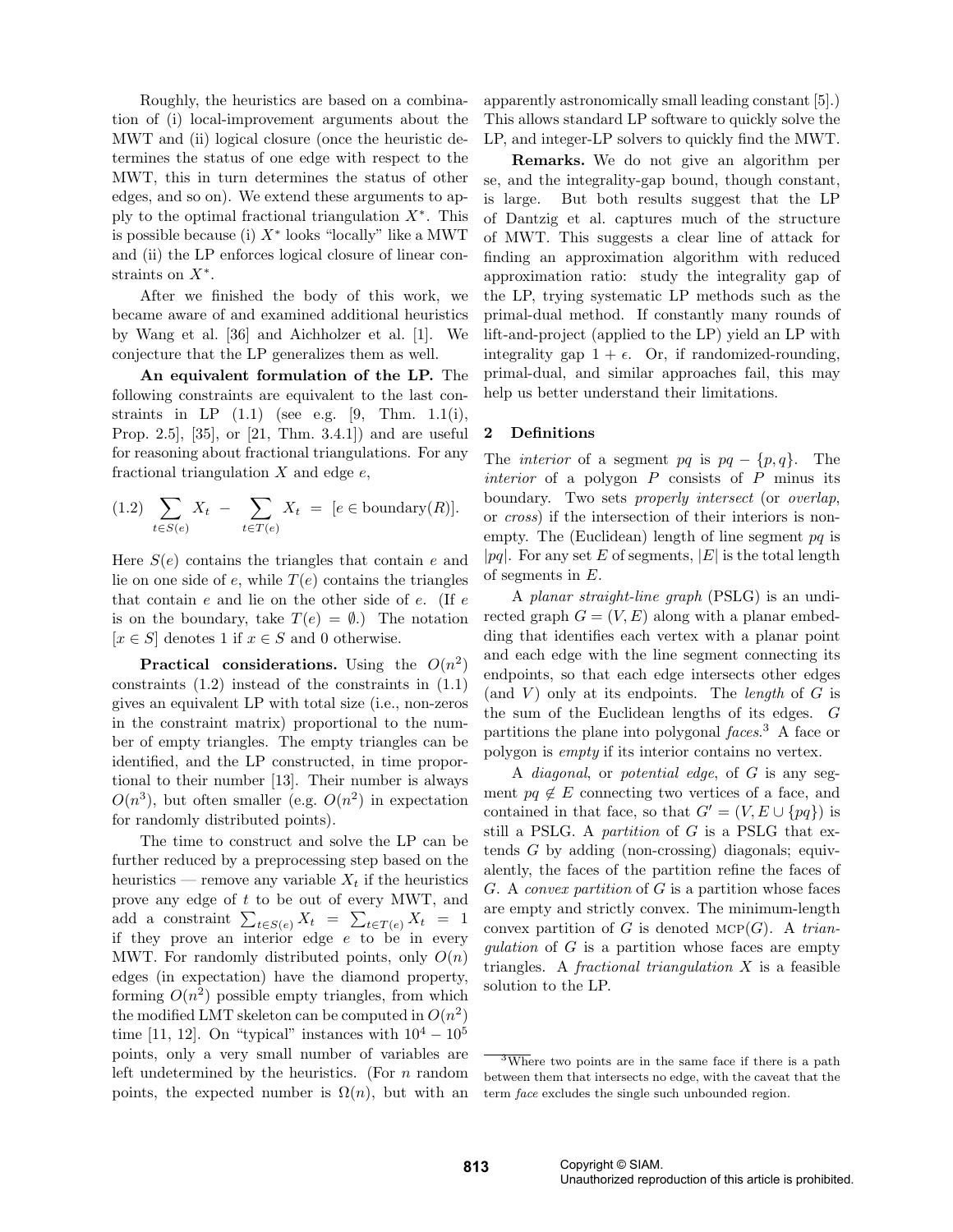Formally, an instance of MWT is specified by a planar point set *V* , implicitly defining a PSLG  $G = (V, E)$  where *E* contains the edges on the boundary of the convex hull of *V*. A solution is a minimum-length triangulation of *G*.

Throughout, we fix an instance  $G = (V, E)$  of MWT specified by a given point set *V*. Unless stated otherwise, every graph considered is a partition of *G*. Since the vertex set  $V$  is the same for all such graphs, we identify each graph with its edge set.

## 3 LP (1.1) has constant integrality gap

PROPOSITION 3.1. *Given any instance*  $G = (V, E)$ *of MWT, for any fractional triangulation X, there exists an integer solution of value*  $O(c(X))$ *. Thus, LP (1.1) has constant integrality gap.*

The rest of this section proves the proposition.

Fix the MWT instance *G* and an arbitrary fractional triangulation *X*. For now, also fix an arbitrary convex partition *C*. (Later, we will specify how to choose *C*.)

Summary of proof. The idea is to define a sort of "rounding" procedure that converts *X* into the desired integer solution. The main step of the procedure converts *X* into a separate fractional triangulation  $X^f$  for each face  $f$  of  $C$  (covering just *f*). Next, independently within each face *f* of *C*, the procedure replaces the fractional triangulation *X<sup>f</sup>* by the optimal integer triangulation of *f*. The final "rounded" solution is then the union of these integer triangulations (one for each face *f* of *C*), of total cost at most  $\sum_{f \in C} c(X^f)$  (and, hopefully,  $O(c(X))$ ).

In the second step, since each *f* is a simple polygon, it follows from known results (e.g. [7, Thm. 7]; see the introduction) that the cost of the integer triangulation of f is at most the cost of  $X<sup>f</sup>$ . Thus, the integrality gap will be  $O(1)$  as long as the main step triangulates the faces so that  $\sum_{f} c(X^{f}) = O(c(X)).$ 

The proof divides into two parts: (1) defining the rounding procedure and showing that it produces a feasible fractional triangulation  $X^f$  of each face  $f$ , and (2) showing that  $\sum_{f} c(X^{f}) = c(X)$ .

Proofs of the main theorems are postponed to subsequent sections.

The rounding procedure. In addition to the given  $G, X$ , and  $C$ , let  $f$  be an arbitrary face of the convex partition *C*.

To convert *X* into a fractional triangulation  $X<sup>f</sup>$ of *f*, start by focusing on just the triangles that cross *f* and have positive weight in *X*. We "break" each such triangle *t* into a set  $\hat{t}$  of triangles within *t*. Then, in  $X^f$ , we give each triangle in  $\hat{t}^f$  weight  $X_t$ .

To break each triangle *t* into a set  $\hat{t}^f$  of triangles in *f*, we leverage the concept of edge transposals from [24, (see e.g. Lemma 4.2)]. The reader may skim the details of the definition on first reading.

DEFINITION 3.1. (TRANSPOSALS OF TRIANGLES)

*Given a triangle t crossing face f, the* triangulated transposal  $\hat{t}^f$  of *t* (in *f*) *is obtained as follows. First, orient*<sup>4</sup> *each edge e of t so that t lies to the right of e. Next, for each edge e of t independently, obtain its* edge transposal *in*  $f$ *, denoted*  $e^f$ *, as follows:* 

- 1. Clip *e* to  $\tilde{e} = e \cap f$ .
- 2. Obtain  $e^f$  by sliding each endpoint p of  $\tilde{e}$  to an "adjacent" vertex of  $f$ : if  $p$  is a vertex of  $f$ , leave it there, otherwise *p* lies in one edge *Y Z* of *f*, slide it to *Y* or *Z*, choosing the destinations of the endpoints to minimize  $|e^f|$  (and breaking ties consistently).
- 3. Let *e<sup>f</sup>* inherit *e*'s orientation in the natural way.

*Now define the (non-triangulated)* transposal *t f of triangle t to be the polygon containing those points in f that, for every each edge e of t, lie to the right of its transposal e<sup>f</sup> .*

*Define the* triangulated transposal,  $\hat{t}^f$ , of *t to be a minimum-length triangulation of the transposal t f .* If  $t^f$  has no area, then  $\hat{t}^f = \emptyset$ .

The transposal  $t^f$  has at most six sides. It might have no area.

Below is a convex face *f* (with vertices *A, C, D, F, G*) blanketed by a collection of triangles (numbered 1-6, with thin edges). To the right of that each triangle is clipped into the face. To the far right are the transposals of the triangles. The only triangles whose transposals have positive area are triangles 3 and 4; their respective transposals are the 4-gon labeled 3 and the 3-gon labeled 4 (shown to the far right). (The dashed, gray arrow extending from each edge points towards its edge transposal. The only edge transposal that does not lie on the boundary of  $f$  is  $(Ae)^f = AD.$ 



 $\overline{^{4}I.e.,}$  order the two endpoints.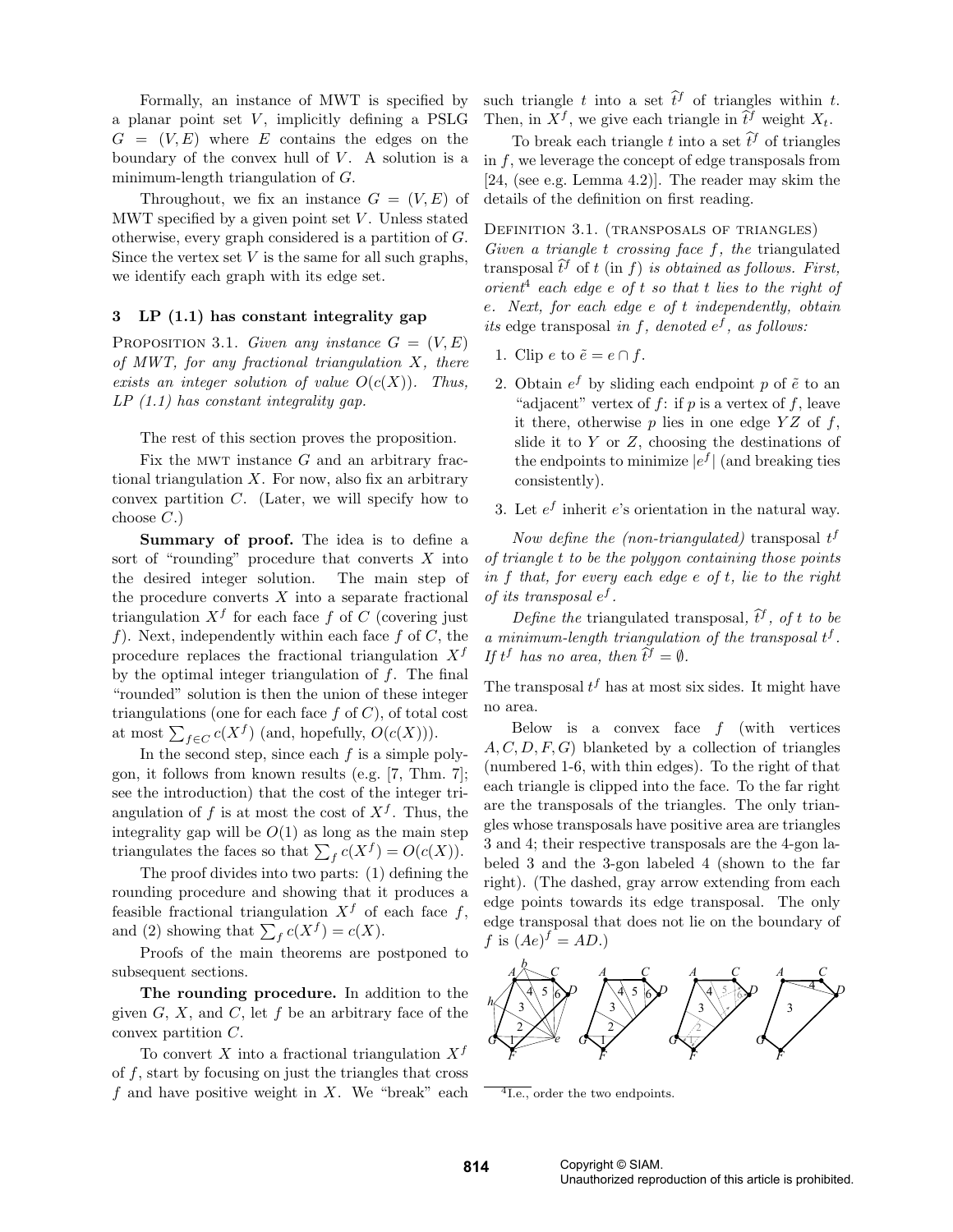The fractional triangulation  $X^f$  of face  $f$  is then obtained (from  $X$ ) simply by giving weight  $X_t$  to each triangle *s* in the triangulated transposal  $\hat{t}^f$  of *t*:

DEFINITION 3.2. (TRANSPOSAL  $X^f$  of X in  $f$ ) The transposal of *X* in *f, denoted*  $X^f$ *, assigns to each potential triangle in s in f the weight*  $X_s^f = \sum_{t:s\in \hat{t}} f_t X_t$ . (Here *t ranges over triangles that cross*  $f$ *. More than one*  $t$  *may contribute to*  $X_s^f$ *.*)

That  $X^f$  is a fractional triangulation of f is not immediate from the definition. This requires proof:

THEOREM 3.1. *The transposal*  $X^f$  *of*  $X$  *in*  $f$  *is a fractional triangulation of f. That is, it covers the points in f uniformly with weight 1.*

Section 3.1 gives the proof. The proof uses two observations  $-$  (1) for any given f, the fractional triangulation  $X$ , restricted to triangles that cross  $f$ , can be decomposed into layers, each of which looks like an actual triangulation (but possibly extending outside of  $f$ ), and  $(2)$  within each layer, the triangles can be collectively "morphed" into their triangulated transposals, while maintaining uniform coverage of *f*.

Bounding the cost. Having defined the fractional triangulation  $X<sup>f</sup>$  of each face  $f$ , it remains to bound their total cost  $\sum_{f} c(X^{f})$  (over all faces of *C*).

The bound will depend on the *sensitivity* of the edges of *C*, defined as follows:

Definition 3.3. (sensitivity) *An edge e is r*sensitive *if, for any potential edge d that crosses e, for each endpoint x of d, the distance from x to its closest endpoint of e is at most*  $r|d$ .

The core of the cost bound is this theorem:

Theorem 3.2. *If every edge in the convex partition*  $C$  *is r*-sensitive, then  $\sum_{f} c(X^{f})$  *is at most*  $3|C|$  +  $12r c(X)$ .

Section 3.2 gives the proof, which is based on several observations. (1) Although a given triangle *t* can cross arbitrarily many faces, and has a transposal *t f* in each of those faces, *t* crosses at most *two* faces in which its transposal has positive area. Thus, *t* can contribute to the cost of at most *two* faces. (2) the  $\cos t$  of any transposal  $t^f$  of  $t$  (not counting the edges in *C*) cannot exceed the cost of *t* by much. This follows from the definition of edge transposals and the sensitivity of *C*'s edges, which imply that, for each edge *e* of *t*, the transposal of *e* cannot be much

longer than  $e$ . (3) Each transposal  $t^f$  has at most six sides, so triangulating it to obtain the triangulated transposal  $\hat{t}^f$  increases the cost by a constant factor.

Thm. 3.2 gives an upper bound of  $3|C|+12r$   $c(X)$ .

To use this bound we need C to have  $|C|$  =  $O(c(X))$  and  $r = O(1)$ . Existing results by Levcopoulos and Krznaric's get us most of the way there:

THEOREM 3.3. ([24]) *For some constant*  $\lambda > 0$ *, and any MWT instance G, there exists a convex partition* lk *of G, whose edges are 4.45-sensitive, having total length*  $|LK| \leq \lambda |MCP(G)|$ *. (Recall that*  $MCP(G)$  *is the minimum-length convex partition of G.)*

*Proof.* Levcopoulos and Krznaric show that what they call the *quasi-greedy convex partition* has these properties: for Property (1), see their Lemma 5.4 and the discussion before it; for Property (2), see their Corollary 5.3 [24].  $\Box$ 

We now fix the (previously arbitrary) convex partition  $C$  to be the partition LK from Thm. 3.3. To use the bound in Thm. 3.3, we need to show that  $|MCP(G)|$  is  $O(c(X)).$ 

This is relatively easy. Using the constraints on X and a previous analysis of  $MCP(G)$  due to Plaisted and Hong [30, Lemma 10], we show the following bound:

LEMMA 3.1.  $|\text{MCP}(G)| \leq 18 c(X)$ 

The proof is in Section 3.3.

Finally, combining the two theorems and the lemma, the cost of the final integer triangulation is at most

 $\sum_{f} c(X^{f})$ As each  $f$  is simple.  $\leq 3|\text{LK}| + 12 r c(X)$  By Thm. 3.2.  $3\lambda |\text{MCP}(G)| + 54 c(X)$  By Thm. 3.3.  $< 3\lambda \cdot 18 c(x) + 54 c(X)$  By Lemma 3.1.  $= 54(\lambda + 1) c(X)$ 

Above  $\lambda$  is the constant from Thm. 3.3. (Although  $\lambda$  is large, the bound above is still substantially smaller than the approximation ratio proven for QuasiGreedy in [24].)

This (with the proofs of Thm. 3.1, Thm. 3.2, and Lemma 3.1 below), proves Proposition 3.1.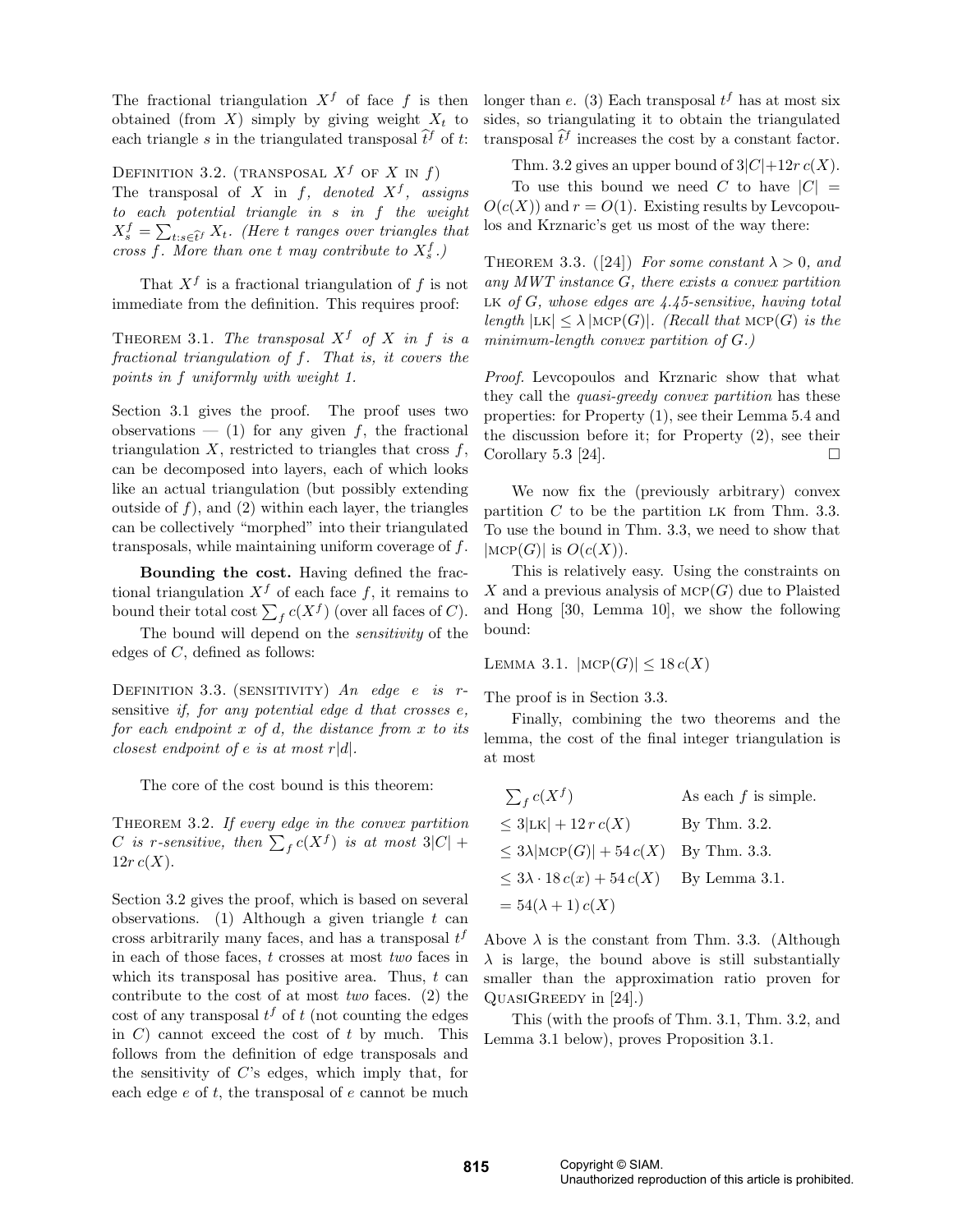3.1 Proof of Thm. 3.1. Let *G*, *X*, *C*, and *f* be as above. We start with the observation that the fractional triangulation *X*, restricted to triangles that cross *f*, can be decomposed into a weighted sum of incidence vectors of what that we call *blankets*:

DEFINITION 3.4. (BLANKET) *A set B of empty polygons with endpoints in V* blankets *the face f if the union of the polygons contains f and no two of the polygons overlap within f (they may overlap outside f).*

*If the polygons in B are triangles, the* transposal *of B (in f), denoted*  $B^f$ *, is the set containing, for each triangle*  $t \in B$ *, the transposal*  $t^f$  *of t. That is,*  $B^f = \{ t^f \mid t \in B \}$ *. The* triangulated transposal, *denoted*  $\widehat{B}^f$ , of *B* (in *f*) is just the (multiset) union,  $over all triangles  $t \in B$ , of the triangulated transposal$ *of t.* That is,  $\widehat{B}^f = \bigcup_{t \in B} \widehat{t}^f$ .

The next lemma says that, over *f*, *X* can be decomposed into a weighted sum of blankets.

Lemma 3.2. *There exists a set B of blankets, with a* weight  $\epsilon_B > 0$  for each  $B \in \mathcal{B}$ , such that  $\sum_{B \subseteq B} \epsilon_B = 1$  and, for every triangle t crossing f.  $\sum_{B \in \mathcal{B}} \epsilon_B = 1$  *and, for every triangle t crossing f*,  $X_t = \sum_{B \in \mathcal{B}} [t \in B] \epsilon_B.$ 

(Recall " $[t \in B]$ " is 1 if  $t \in B$ , else 0.)

*Proof.* Recall that, for instances consisting of a simple polygon, the LP gives optimal 0/1 solutions (e.g., [7, Thm. 7]). We adapt a proof of that property.

Choose any triangle *t* that crosses *f* and has  $X_t > 0$ . If any edge *e* of this triangle crosses (the interior of) *f*, since *e* has positive weight, there must be a positive-weight triangle *s* that has *e* as an edge and lies on *e*'s opposite side (see Constraint (1.2)). Glue *t* and *s* together to form a polygonal region. Continue in this way, growing the polygonal region by repeatedly gluing a new triangle to any boundary edge *e* that crosses *f*. Stop when the region has no such boundary edges. The triangles glued together in this way must form a blanket *B* of *f*.

Let  $\epsilon_B$  be the minimum weight of any triangle in *B*. This gives the first blanket *B* and its weight  $\epsilon_B$ . Subtract  $\epsilon_B$  from each  $X_t$  for  $t \in B$ . This reduces *X*'s coverage of *f* uniformly by  $\epsilon_B$ . To generate the remaining blankets in  $\beta$  (and their weights), iterate this process as long as *X* still covers *f* with positive (and necessarily uniform) weight.

(The process does terminate, as each iteration brings some  $X_t$  to zero.)  $\Box$ 

We will also use the following lemma, whose (long) proof we delay.

Let  $f'$  denote  $f$  minus points on potential edges.

LEMMA 3.3. For any blanket  $B \in \mathcal{B}$ , the triangulated *transposal*  $\widehat{B}^f$  *of B also blankets*  $f$ *.* 

(The lemma is essentially the theorem we are proving, restricted to the special case when the triangles *t* crossing *f* have integer weight  $X_t \in \{0, 1\}$ , i.e., those with  $X_t = 1$  blanket  $f$ .)

Fix any point  $p \in f'$ . We will use the lemmas above to show that  $X^f$  covers p with weight 1.

Restrict attention to triangles *t* that cross *f*. Recall that  $X^f$  is obtained from X by "transferring" weight  $X_t$  from each triangle  $t$  to the triangulated transposal of *t*. So  $X^f$  covers *p* with weight  $\sum_{t} \sum_{s \in \hat{t}^f} [p \in s] X_t.$ 

By Lemma 3.2, each weight  $X_t$  can be split into the sum of the weights of the blankets *B* containing *t*. That is,  $X_t = \sum_{B \in \mathcal{B}} [t \in B] \epsilon_B$ .

Combining these two observations,  $X^f$  covers  $p$ with weight

$$
\sum_{t} \sum_{s \in \hat{t}^f} [p \in s] \sum_{B \in \mathcal{B}} [t \in B] \epsilon_B
$$
  
= 
$$
\sum_{B \in \mathcal{B}} \epsilon_B \sum_{t \in B} \sum_{s \in \hat{t}^f} [p \in s]
$$
  
= 
$$
\sum_{B \in \mathcal{B}} \epsilon_B \sum_{s \in \hat{B}^f} [p \in s].
$$

The final sum on the right,  $\sum_{s \in \widehat{B}^f} [p \in s]$ , is the number of triangles that cover *p* in the triangulated transposal of *B*. By Lemma 3.3, this number is 1. Thus, each blanket *B* contributes  $\epsilon_B$  to the coverage of *p* by  $X^f$ . Thus,  $X^f$  covers *p* with weight  $\sum_{B \in \mathcal{B}} \epsilon_B$ , which equals 1.

To finish proving Thm. 3.1, we prove Lemma 3.3.

The idea is to morph *B* continuously into its  $(non-triangulared) transposal$   $B^f = \{t^f | t \in B\}.$ Specifically, morph the edges of triangles in *B* as follows: *First, for every triangle edge e, clip e to the chord*  $e \cap f$  *of*  $f$ *, giving a set of chords. Next, for every side Y Z of face f (in any order), do the following step: simultaneously, for every chord za having an endpoint*  $z \in YZ$ *, slide the endpoint z continuously along Y Z at unit rate to the corresponding endpoint*  $(Y \text{ or } Z)$  *of za's transposal za*<sup>*f*</sup>. As the endpoint *z moves, move the chord za as well (as shown below).*

Below are the start, middle, and end of one step of the morphing process for a single side *Y Z* of *f*. The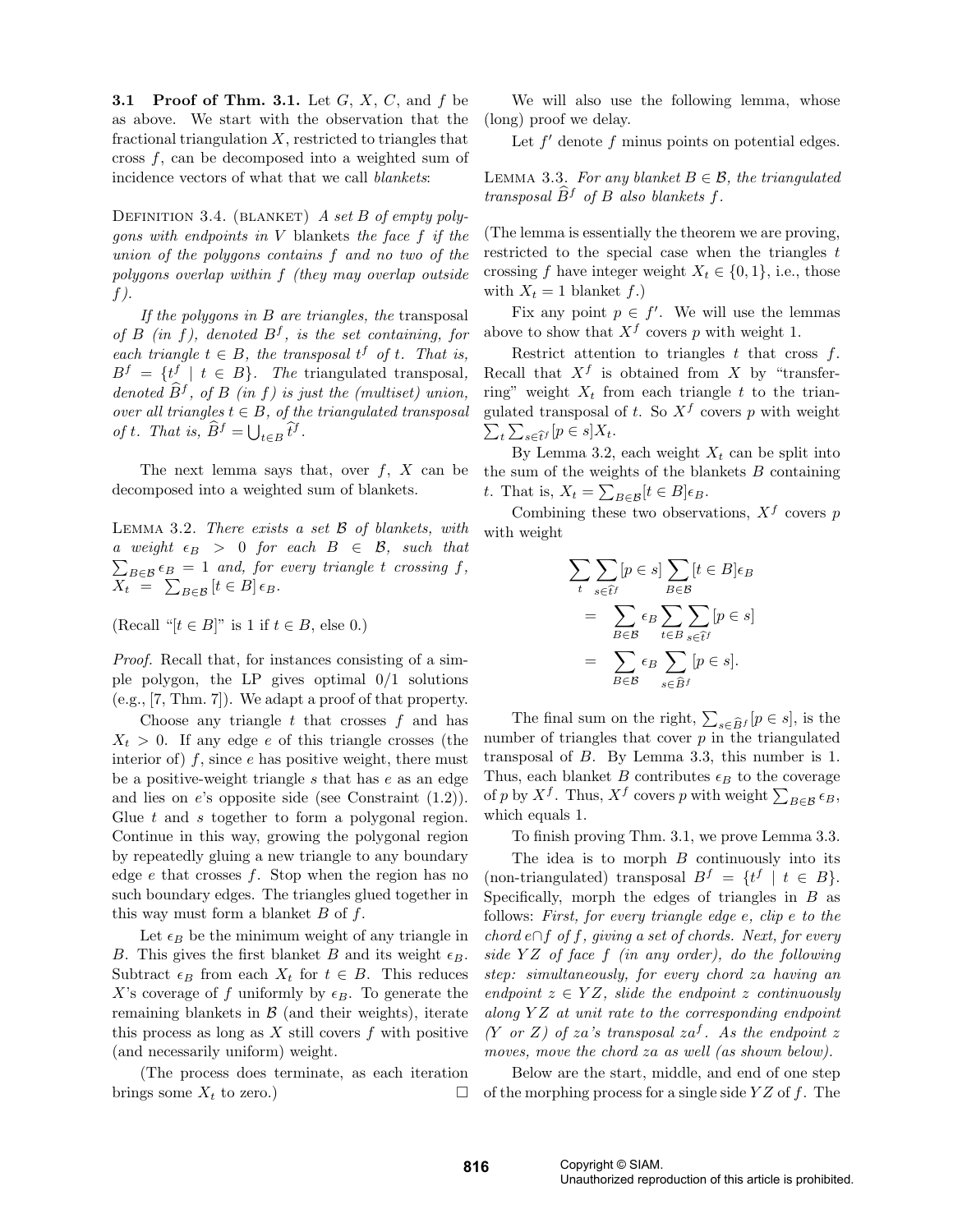moving chords are labeled 1-9. Chords not touching *Y Z* don't move and aren't shown.



This morphing process morphs each edge *e* of each triangle  $t \in B$  to the chord  $e \cap f$ , and then morphs that chord continuously until it arrives at its transposal,  $e^f$ . We will show below that as the chords move *no crossings are introduced*. Thus, the following invariant is maintained: *the regions (each one coming from a triangle*  $t \in B$ *) collectively blanket*  $f$ .

Clearly each triangle  $t \in B$  (after being clipped to  $t \cap f$  is morphed into its transposal  $t^f$ . Thus, the final set of regions is exactly  $B<sup>f</sup>$ , which (by the invariant) must blanket *f*.

Since the triangulated transposal  $\widehat{B}^f$  of *B* is obtained from *B* simply by triangulating each polygon in  $\widehat{B}^f$  (preserving the exact covering of  $f'$ ), the lemma follows.

To complete the proof, we show that during morphing no chords cross. Consider the step for any side *Y Z* of *f*.

Observation: *As the endpoint y of a chord ya slides along Y Z, the transposal of ya is invariant.*

*Proof.* By the definition of transposal,  $ya^f = ya^f$  for any *z* that is (with *y*) in the interior of *Y Z*. Thus, the transposal doesn't change while *y* stays in the interior of *Y Z*. And, if (e.g.) *y* is moving towards *Y* , then *Y A* is the transposal of *ya*, so *Y* must be a closest point in *{Y,Z}* to *A*. This implies that the transposal of *Y a* is also *Y A*. Thus, when the chord's endpoint *y* arrives at *Y* , the transposal of the chord does not change.  $\Box$ 

The observation implies that the morphing process indeed maps each edge  $e$  of each triangle  $t \in B$ to its transposal *e<sup>f</sup>* .

For any two points  $y, z \in YZ$ , let  $y \prec z$  denote that *y* comes before *z* when traveling from *Y* along *Y Z*. Overloading notation, for any two points *a* and *b* on the boundary of *f*, minus *YZ*, let  $a \prec b$  denote that

*a* comes before *b* when traveling from *Y* to *Z* along the boundary minus *YZ*. (In the diagram,  $y \prec z$  and  $a \prec b$ .)

Now let *ya* be an arbitrary chord such that the step slides *y* towards *Y* . Let *zb* be an arbitrary chord such that the step slides *z* towards *Z*. To finish the proof, we will show that  $y \preceq z$ . Thus, the morphing process does not cause chords to cross. (On consideration, this implies that each triangle *t*, after being clipped to  $t \cap f$ , gets morphed to a corresponding region  $t^f$  with the claimed properties.)

Fix *A* and *B* such that the transposals of *ya* and *zb* are *Y A* and *ZB*, respectively.

**Observation:** *If*  $b \leq a$ *, then*  $B \leq A$ *.* (Transposing preserves the order of the non-*Y Z* endpoints.)

*Proof.* In the case that *a* and *b* both lie in the interior of a single side of *f*, it must be that the transposals of *ya* and *zb* are the same (because *y* and *z* are also both in the interior of a single side, *Y Z*), so *A* equals *B* (so  $B \prec A$ ). In the remaining case (by the definition of transposal), there exist two distinct sides *P Q* and *RS* (other than *YZ*) of *f* such that  $a, A \in PQ$  and  $b, B \in RS$ . Since  $b \preceq a$ , this implies  $B \preceq A$ .  $b, B \in RS$ . Since  $b \preceq a$ , this implies  $B \preceq A$ .

#### Observation:  $A \prec B$ *.*

*Proof.* Since *Y A* is the transposal of *ya*, point *Y* must be a closest point in  ${Y,Z}$  to *A*; that is, *A* must lie on the *Y* -side of the bisector of *Y Z*. Likewise *B* must lie on the *Z*-side of



the bisector. It follows from the convexity of *f* that  $A \preceq B$ . And, since ties are broken consistently in choosing transposals, it cannot be that  $A = B$ . choosing transposals, it cannot be that  $A = B$ .

The last two observations imply that  $a \prec b$ . Assuming inductively that chords *ya* and *zb* are noncrossing at the start of the step, this implies that  $y \leq$ *z*. Thus, as *y* slides towards *Y* and *z* slides towards *Z*, the chords remain non-crossing throughout the step.

This concludes the proof of Thm. 3.1.

3.2 Proof of Thm. 3.2. We want to bound the total cost of the fractional triangulations that *X* induces in all faces *f* of *C*, that is,  $\sum_{f} c(X^f)$ .

In this section, for convenience, we define  $c(\hat{t}^f) =$  $c(t^f) = 0$  if *t* does not cross *f* or if  $t^f$  has area zero. We will prove the following lemmas:

*Y Z y z*

*b*

*a*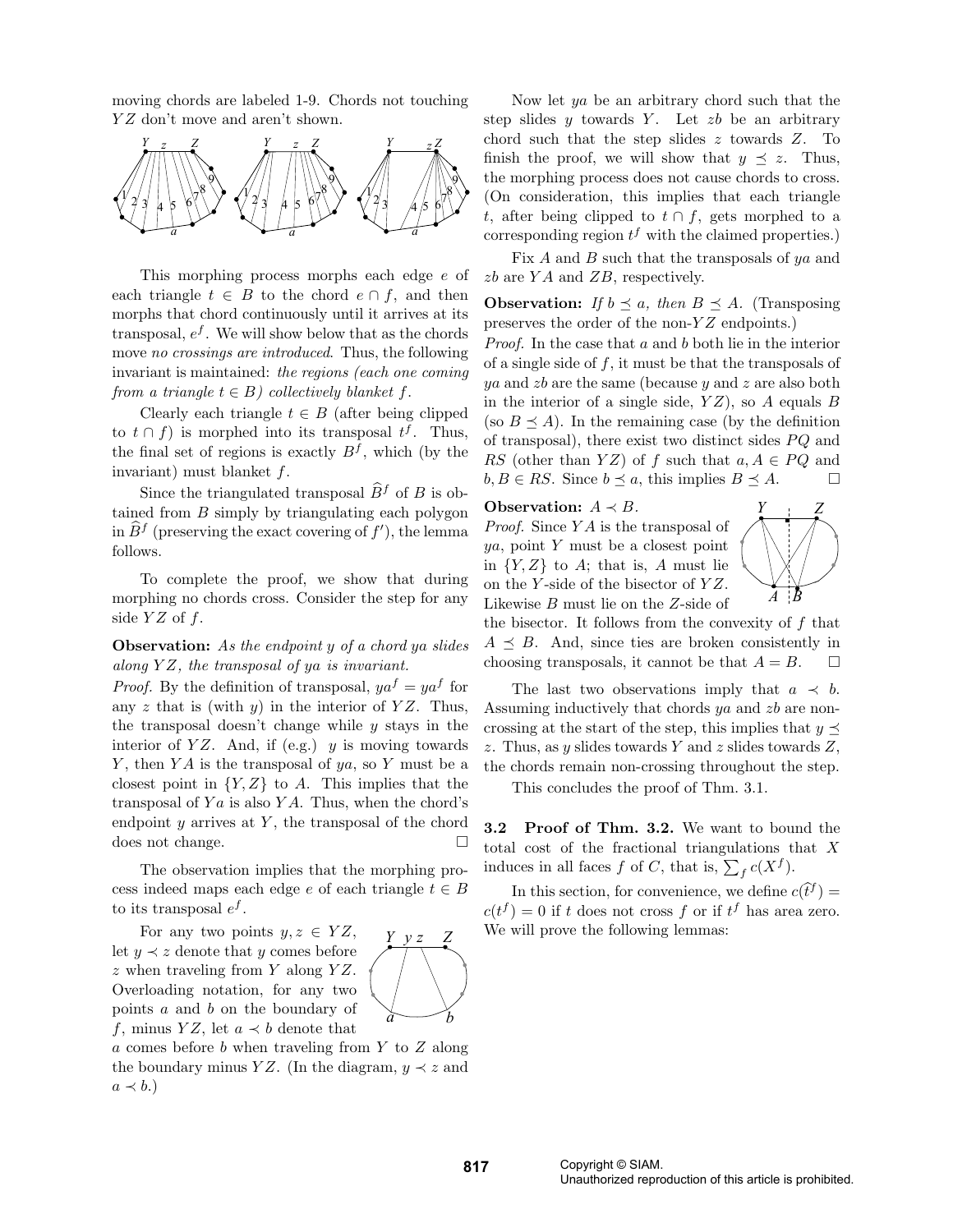- Lemma 3.4: *Any given triangle t crosses at most two faces f in which its transposal t <sup>f</sup> has positive area. Thus, for a given t, only two faces f have*  $c(t^f) > 0.$
- Lemma 3.5: *For any triangle t and face f, the cost of t <sup>f</sup> minus the edges in C is at most* 2*r times the cost of t.* (Recall that *r* is the sensitivity of *C*'s edges.)
- Lemma 3.6: *The cost of the triangulated transposal*  $\hat{t}^f$  *is at most three times the cost of the (nontriangulated) transposal t f .*

Before we prove the lemmas, we note that they imply the theorem as follows. The total cost is

 $\sum_{f} c(X^{f}) = \sum_{f,t} X_{t} c(\widehat{t})$ by def'n of  $X^f$  $\leq 3 \sum_{f,t} X_t c(t)$ *<sup>f</sup>* ) by Lemma 3.6  $\leq 3|C| + 6r \sum_{t,f} X_t c(t) [c(t^f) > 0]$  by Lemma 3.5  $\leq 3|C| + 12r \sum_{t} X_t c(t)$ *<sup>t</sup> X<sup>t</sup> c*(*t*) by Lemma 3.4  $= 3|C| + 12r c(X).$ 

Lemma 3.4. *Given any triangle t, there are at most two faces f of C in which t's transposal t <sup>f</sup> has positive area.*

*Proof.* Fix a triangle  $t = \Delta ABD$  and consider how the faces of *C* can overlap *t*. Say that a face is *accommodating* if *t*'s transposal  $t^f$  in *f* has positive area.

We start with two examples.



Above, each dashed edge is the edge transposal of an edge of *t*. Within each accommodating face, the (positive-area) transposal of *t* is dark.

We claim that *every accommodating face touches all three edges of t* (where touching an endpoint of an edge counts as touching the edge). (For example, the accommodating faces 2 on the left, and 2 and 5 on the right, touch all three edges of *t*. Each other face is non-accommodating and, except for 3 and 4 on the right, touches only two edges of *t*.) The claim holds because, if a face *f* touches only two edges of *t*, then  $f \cap t$  lies within a "corner" of  $t$ . Then two of  $t$ 's edges must cross the same two sides (or vertices) of *f* in the same way, and those two edges will have the same transposals (directed oppositely), forcing  $t^f$  to have no area.

Now consider the case that *t* has a face *f* that touches the *interior* of all three edges of *t* (as in the figure to the left, above). Since no other face  $f'$  can cross  $f$ , no face other than  $f$  can touch all three edges of *t*. By the claim, then, only face *f* might be accommodating, so the lemma holds.

So assume that no face touches the interior of all three edges of *t*.

By the claim, any accommodating face *f* still has to touch all three edges of *t*, but now there is at least one edge, say *AB*, of *t* whose interior *f* avoids. Thus, *f* must touch *AB* at an endpoint, say, *B*. (For example, consider the figure on the right above. Faces 2, 3, 4, and 5 touch all three edges of *t*, but not all three interiors.) Since *f* touches *AB* at *B*, but does not touch the interior of *AB*, there must be an edge *Bx* of *f* that extends through the interior of *t*. Since *x* is not inside *t*, *Bx* must cut across *t* to the interior of the edge *AD*. Thus, *any accommodating face f must share some vertex v with t, and an edge of the face must extend from v across the interior of t*.

If there are two accommodating faces, they must extend an edge across *t* from the *same* vertex *v*, for otherwise the extending edges would cross inside *t*. Let this vertex be *B*.

Now consider all edges in *C* that extend from *B* across the interior of *t*. Let these edges be  $Bx_1, Bx_2, \ldots, Bx_k$ , rotating in order around *B*. (In the picture above,  $k = 3$ .) *C* has  $k + 1$  corresponding faces  $f_0, f_1, \ldots, f_k$ , also in order rotating around *B*, where  $f_{i-1}$  and  $f_i$  share edge  $Bx_i$ . By the conclusion of the paragraph before last, only these  $k+1$  faces might be accommodating.

To finish, we observe that  $f_i$  is not accommodating unless  $i \notin \{0, k\}$  (the first or last face). Indeed, for  $i \notin \{0, k\}$  edges  $Bx_{i-1}$  and  $Bx_i$  of  $f_i$  extend from *B* across *t* to *AD*. Since these edges touch at *B*, the transposal of *AD* in *f<sup>i</sup>* is thus *just the point B*. Thus, the transposal of *t* in  $f_i$  has no area.  $\Box$ 

Lemma 3.5. *Assume C's edges are r-sensitive. For any face f and triangle t, the total cost of the edges that are t's transposal in f but not in C is at most* 2*r times the cost of t.*

*Proof.* Let *f* be any face of *C* and *e* be any edge that crosses *f*. We claim that *the length of the edge*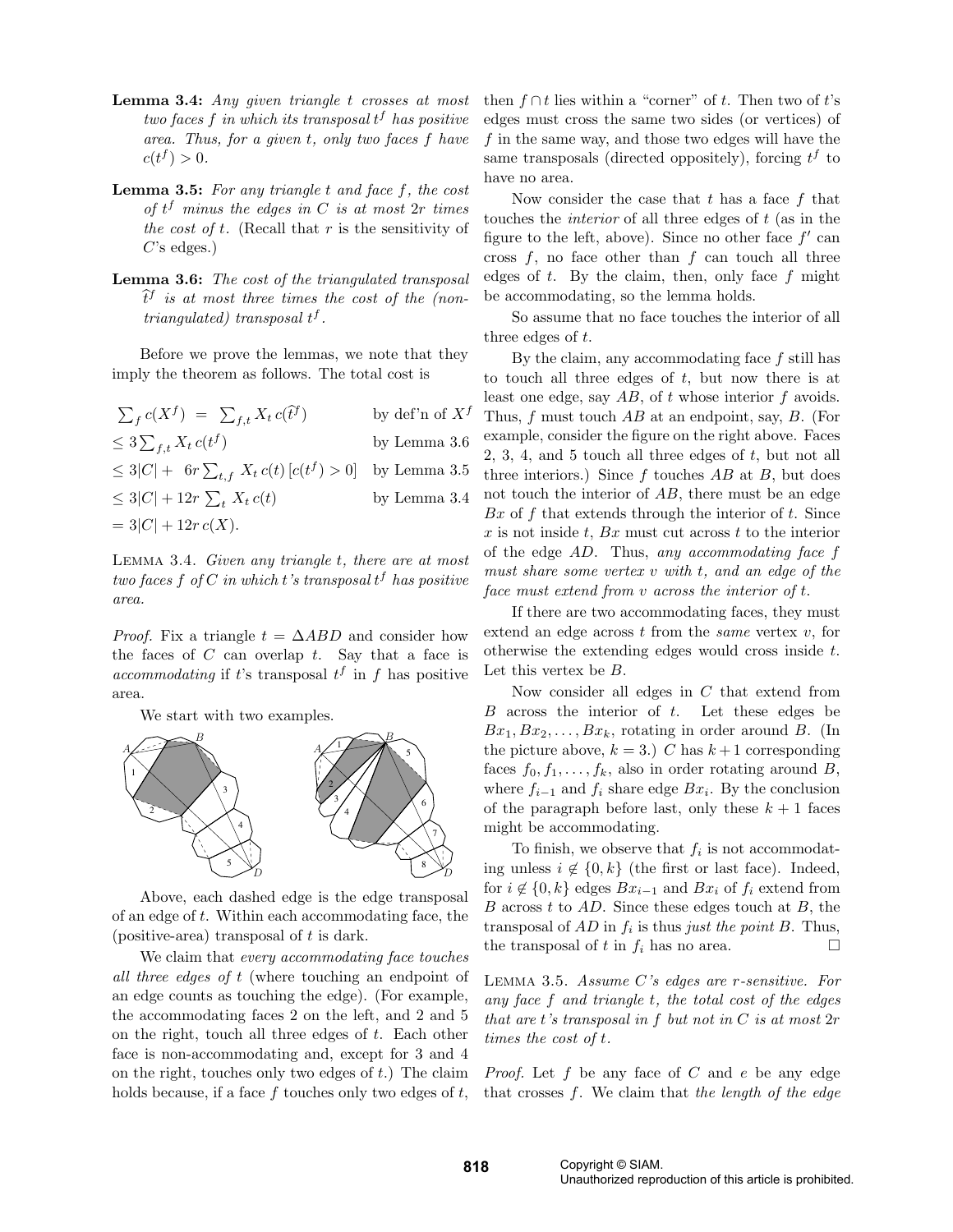*transposal e<sup>f</sup> of e in f is at most* 2*r times the length of e*. This claim implies the lemma, because each edge in the transposal of  $t$ , but not in  $C$ , is the edge transposal  $e^f$  of an edge  $e$  in  $t$  that is not on the boundary of *f*. We prove the claim.

For an edge *e* that crosses a face *f* one of the following cases holds: (1) *e* is incident to two vertices of *f*, or (2) *e* is incident to one vertex of *f* and properly intersects one *s* side of *f* (as in the figure on the left below) or (3) *e* properly intersects two sides  $s$  and  $s'$  of  $f$  (as in the figure on the right below).



In case (1), the transposal  $e^f$  of  $e$  is the same as  $e$ , so the claim holds. In case (2), since *s* is *r*-sensitive, and  $e^f$  is the shortest segment from the endpoint of *e* to an endpoint of *s*,  $|e^f| \leq r|e|$ . In case (3), let *A* be an endpoint of  $e$  and let  $B$  and  $B'$  respectively be the closest endpoints of *s* and  $s'$  to *A*. Because  $e^f$ is the shortest segment from an endpoint of *s* to an endpoint of  $s'$ ,  $|e^f| \leq |BB'|$ .

By the triangle inequality,  $|BB'| \leq |AB| + |AB'|$ .

Because *s* and *s'* are *r*-sensitive,  $|AB|$  and  $|AB'|$ are each at most  $r |e|$ , proving the lemma.

Lemma 3.6. *For any face f and any triangle t, the*  $\cos t c(\hat{t}^f)$  *of the triangulated transposal of t in f is at most three times the cost*  $c(t^f)$  *of the transposal of t in f.*

*Proof.* As observed previously,  $t^f$  is a convex polygon with at most six sides. Let set *B* contain the edges in  $t^f$ . Let set *D* contain (up to three) diagonals of  $t^f$ , connecting alternating vertices around the boundary of  $t^f$  such that  $B \cup D$  partition  $t^f$  into a triangulation *T* (a set of triangles).

Recall that  $c(e) = |e|/2$  for each  $e \in D$ , while  $c(e) \in \{|e|/2, |e|\}$  for  $e \in B$ . By the choice of diagonals,  $|D| \leq |t^f|$ , so  $c(D) = \sum_{e \in D} c(e) \leq c(t^f)$ . Clearly  $c(B) = \sum_{e \in B} c(e) = c(t^f)$ .

Each edge in *B* occurs in one triangle in *T*, while each edge in  $D$  occurs in two. Thus,  $c(T)$  =  $\sum_{t \in T} c(t) = c(B) + 2 c(D) \leq 3 c(t^f).$ 

The lemma follows, as  $c(\hat{t}^f) \leq c(T)$ .  $\Box$ 

This concludes the proof of Thm. 3.2.

3.3 Proof of Lemma 3.1. For every vertex *v* in the interior of *V* , define a *star* at *v* to be a subset of edges incident to *v* such that no two successive edges (around *v*) are separated by an angle of 180 degrees or more. For every vertex *v* on the boundary of *V* , define the (only) star at *v* to consist of the two boundary edges incident to *v*. Let  $S_{\text{min}}(v)$  denote the minimum cost of any star at *v*. Plaisted and Hong show  $|\text{MCP}(G)| \leq 6 \sum_{v} S_{\text{min}}(v)$  [30, Lemma 10].

We claim  $\sum_{v} S_{\min}(v) \leq (3/2) \sum_{v} \sum_{e \ni v} X_e |e|.$ 

As  $\sum_{v} \sum_{e \ni v} X_e |e| = 2 \sum_{e} X_e |e| = 2 c(X)$ , this implies the lemma.

We prove the claim.

It's easy to see that, for any boundary vertex *v*,  $S_{\min}(v) = \sum_{e \ni v} X_e |e|$ , so restrict attention to just an interior vertex *v* and its edges.

Because *X* satisfies constraint (1.2), rotating around *v*, there is a sequence  $e_1, e_2, \ldots, e_k$ of edges such that each  $e_i$  forms a positive-weight triangle with its "neighboring" edge *ei*+1 (*e*<sup>1</sup> if  $i = k$ ).



Call this sequence of edges a *helix*, *h*. Let  $w(h)$ denote the number of times *h* wraps around *v*. Let  $N_e^h$  be the multiplicity of *e* in *h*. By a standard construction the  $X_e$ 's can be expressed as a linear combination of incidence vectors of helices. (Similar to Lemma 3.2's proof, repeatedly find a helix *h*, choose weight  $\epsilon_h$ , and subtract  $\epsilon_h N_t^h/w_h$  from each  $X_t$ , reducing coverage near *v* by  $\epsilon_h$ .) This gives a probability distribution  $\epsilon$  on helices such that each  $X_e = \sum_h \epsilon_h N_e^h/w(h).$ 

Now choose a helix *h* at random from the probability distribution  $\epsilon$ . Break (partition) *h* greedily into disjoint *groups* of contiguous edges such that each group  $q$  is maximal subject to the constraint that the neighboring edges' angles in *g*'s total at most  $360^\circ$ . (In the figure, white triangles separate groups.) Consideration shows that each group contains a star, and (as neighboring groups are separated by at most 180°), there are at least  $[360 \, w(h)/(360 + 180)] =$  $\lceil 2 w(h)/3 \rceil$  groups.

From the randomly chosen *h*, choose a group *g* uniformly at random from *h*'s first  $\lceil 2w(h)/3 \rceil$  groups.

For any given edge *e*, the probability that *e* is in *g* is at most  $\sum_{h} \epsilon_h N_e^h / (2w(h)/3) = (3/2)X_e$ . Thus, by linearity of expectation, the expected total length  $E[|g|]$  of edges in *g* is at most  $(3/2)\sum_{e \ni v} X_e|e|$ . On the other hand, *g* contains a star, so  $E[|g|] \geq S_{\min}(v)$ . This proves Lemma 3.1.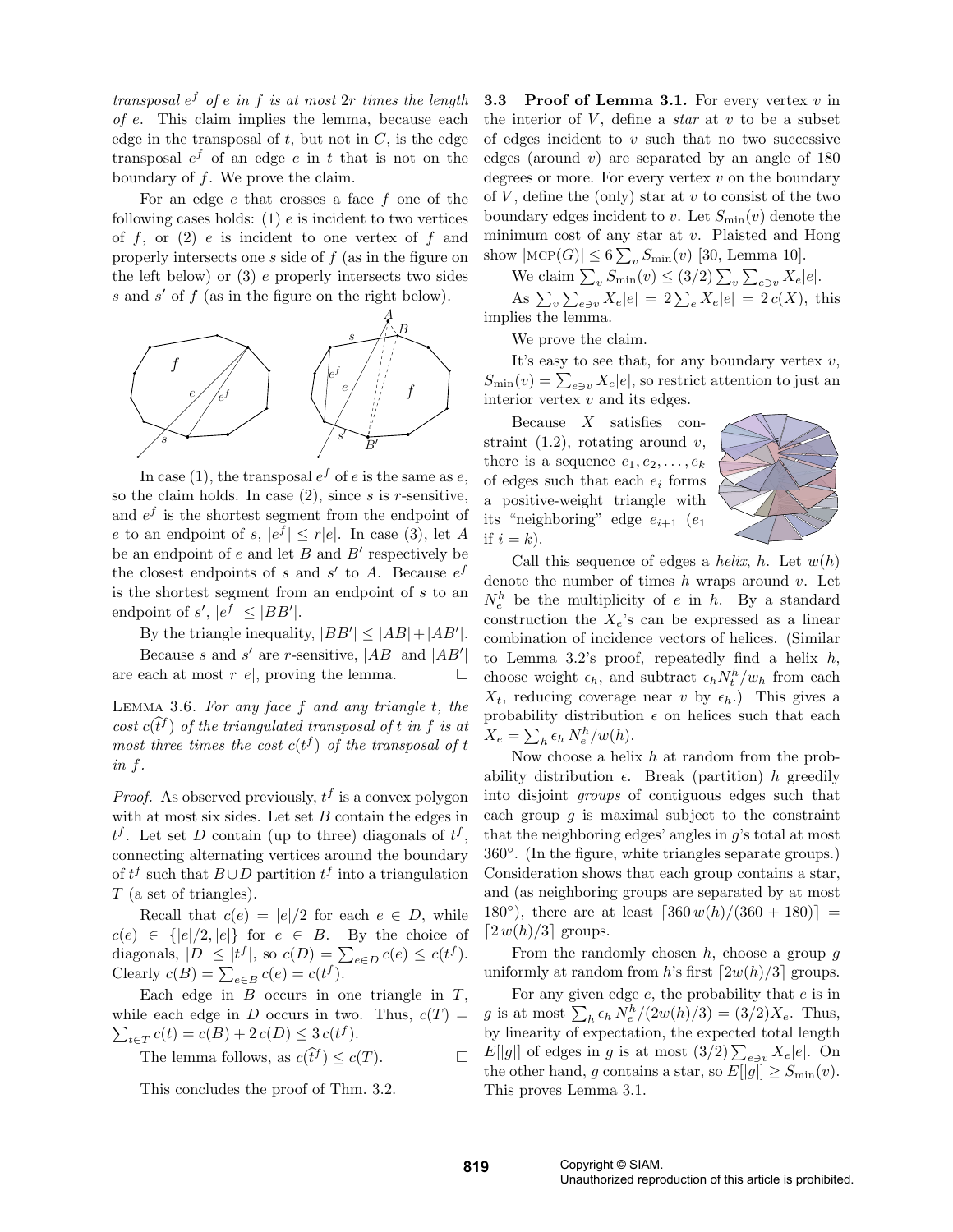## 4 LP (1.1) generalizes MWT heuristics

Fix any MWT instance  $G = (V, E)$ . It is known that any of the following conditions implies that a given potential edge *e* of *G* is in every MWT of *G*.

- $\beta$ -skeleton: For  $\beta \approx 1.17682$ , the two disks of diameter  $\beta |e|$  having *e* as a chord are empty [20, 6].
- *Y XY* -subgraph: Every potential edge *pq* that crosses  $e = xy$  has  $|e| \le \min\{|px|, |py|, |qx|, |qy|\}$ [37, 17].
- maximality: Every potential edge that crosses *e* is known to be *out of* every MWT (see e.g. [11]).

Similarly, any of the following conditions implies that a given potential edge *e* of *G* (not on the boundary of the region to be triangulated) is *out of* every MWT of *G*.

- independence: Some potential edge that crosses *e* is known to be *in* every MWT e.g. [11].
- diamond: Neither of the two triangles with base *e* and base angle  $\pi/4.6$  are empty [8, 14].
- **LMT** skeleton: For every two triangles t and t' for which *e* is *locally minimal*, one of the edges of *t* or *t'* is known to be *out of* every MWT [11].

In the LMT-skeleton condition, *e* is *locally minimal* for two triangles  $t$  and  $t'$  if  $t \cap t' = e$  and  $t$  and  $t'$ together are a minimum-length triangulation of the quadrilateral  $Q = t \cup t'$  — that is, either  $Q$  is nonconvex, or *e* is at least as short as the other diagonal of *Q*.

Let  $E^*$  denote the set of edges that can be deduced to be in every MWT by applying the logical closure of the above six rules. (Logical closure is necessary because the maximality, independence, and LMT-skeleton conditions depend on the known statuses of edges other than *e*. For example, if one of the conditions implies that some edge *e* is out of every MWT, then the LMT-skeleton condition may then in turn imply that some new edge  $e'$  is out of every MWT, because *e* lies on one of two triangles *t* or  $t'$  for which  $e'$  is locally minimal.)

Ideally, the set  $E^*$  gives a partition of  $G$  in which every face is empty. If this happens, then the remaining edges in the MWT can be found by triangulating each remaining face independently using the standard dynamic-programming algorithm,

and we say *G* is *solvable* via the heuristics. According to [11] (1997), most random instances with as many as  $40,000$  points are solvable via the heuristics.<sup>5</sup> Next we show that if an instance is solvable via the heuristics, then Linear Program (1.1) solves the instance also.

Proposition 4.1. *For any instance G of MWT, let E*⇤ *be the partition of G defined above. If every face of E*⇤ *is empty, then every optimal extreme point of the LP (for G) is the incidence vector of a minimumlength triangulation.*

The remainder of the section gives the proof. The first step is to show that each condition above that ensures that an edge is in (or out of) every MWT also ensures that the LP gives the edge weight 1 (or 0) in any optimal fractional solution.

Say that LP (1.1) *forces a potential edge e to z* (where  $z \in \{0, 1\}$ ) if, for every optimal fractional triangulation  $X^*$  of *G*, the weight that  $X^*$  gives to *e* is *z*.

Lemma 4.1. *If any of the following conditions holds, the LP forces potential edge e of G to 1.*

- *1. The*  $\beta$ -skeleton condition above holds for  $e$ .
- *2. The Y XY -subgraph condition above holds for e.*
- *3.* (maximality) *The LP forces every potential edge that crosses e to 0.*

*Proof idea.* Part (3) is relatively straightforward: if  $X^*$  gives weight 0 to every edge that crosses  $e$ , then no triangle *t* that crosses *e* has positive  $X_t^*$ , so the only way  $X^*$  can cover points near  $e$  is with triangles that have *e* as a side.

The original  $\beta$ -skeleton and the *YXY*-subgraph heuristics are shown to be valid for MWT by localimprovement arguments: if the condition holds for an edge *e* that is *not* in the MWT, then a polygon *P* covering *e* within the MWT can be retriangulated at lesser cost, contradicting the optimality of the MWT [20, 6, 37, 17]. Here we extend those arguments to any optimal *fractional* triangulation *X*⇤: if the condition holds and  $X^*$  does not give  $e$  fractional weight 1, then a polygon  $P'$  covering  $e$  whose triangles have

 $\sqrt[5]{11}$  define the modified LMT-skeleton to be the set of edges that can be deduced to be in every MWT via (the logical closure of) just the diamond, LMT-skeleton, maximality, and independence conditions above. The use of logical closure is crucial to the effectiveness of the LMT skeleton.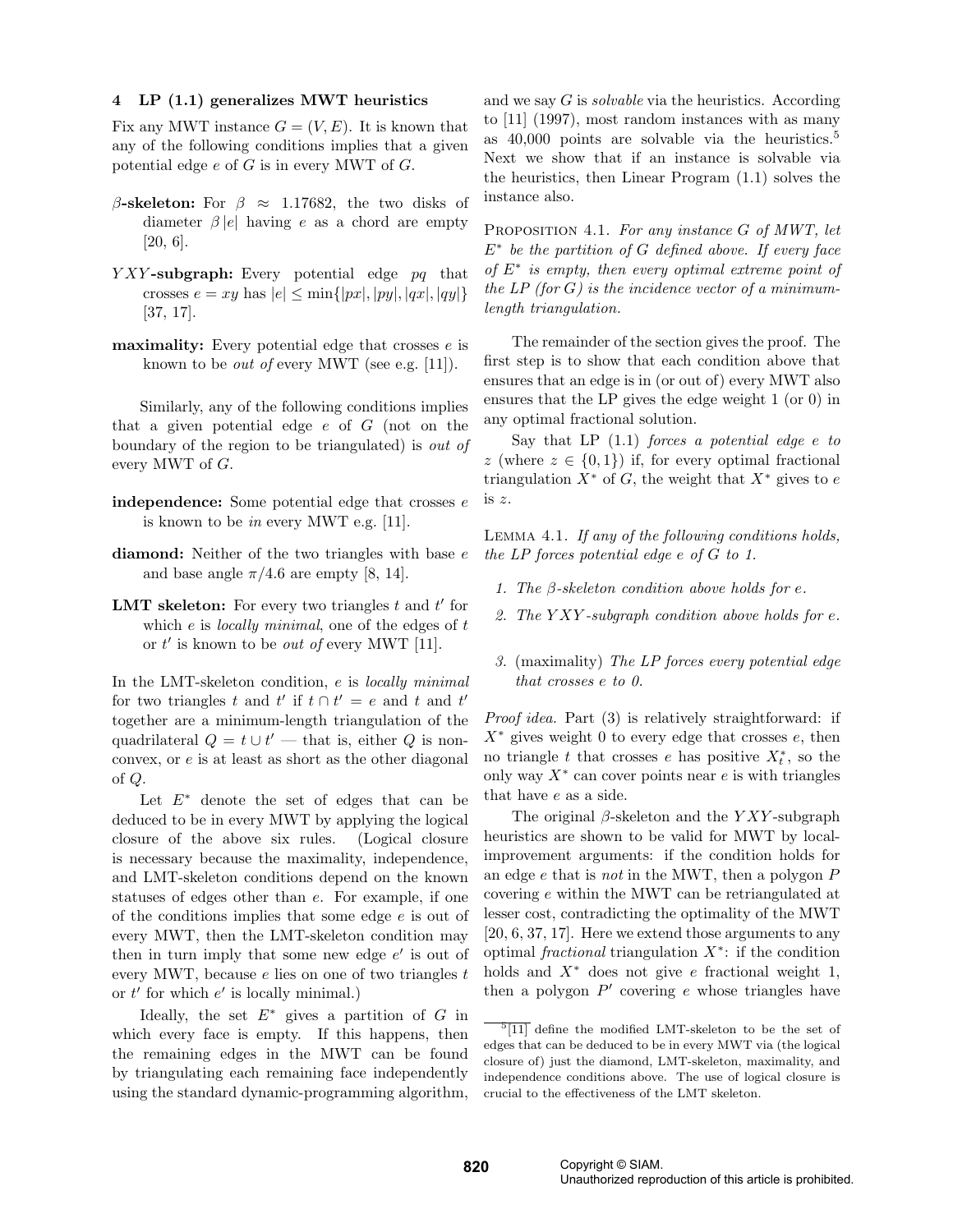positive weight in  $X^*$  can be retriangulated (lowering the weight of those triangles by  $\epsilon > 0$  and raising the weight of other triangles by  $\epsilon$ ), giving a fractional triangulation that costs less than *X*⇤.

The original arguments are intricate geometric case analyses, typically taking several pages. The arguments do not extend completely to this setting for the following reason: in the MWT setting, the polygon *P* identified for re-triangulation is the union of non-crossing triangles, whereas here, in the fractional setting, the polygon  $P'$  is the union of triangles that *can* cross (much as in Lemma 3.2). If the triangles in  $P'$  don't cross, then the original arguments apply, but in general additional analysis is needed. To illustrate, consider the  $\beta$ -skeleton. Suppose for contradiction that the  $\beta$ -skeleton condition holds for an edge  $e = ab$  but it does not occur in the MWT. [20, 6] show that there must be a sequence  $t_1, t_2, \ldots, t_k$  of empty triangles in the MWT whose union *P* covers  $e$  as shown to the left, below. Using the  $\beta$ -skeleton condition, they show that this union has a triangulation that costs less than does  $t_1, \ldots, t_k$ , contradicting the optimality of the MWT.



In the current context, if *e* has weight below 1 in  $X^*$ , then there must (similarly) exist a sequence  $t_1, t_2, \ldots, t_k$  of empty triangles with positive weight in  $X^*$  covering  $e$ , but these triangles can cross as shown to the right above. We extend their arguments to show that, even if such crossing occurs, a triangulation of lower cost can still be found.

(For the full proof, see the full version of the paper.)

Lemma 4.2. *If any of the following conditions holds for a potential edge e of G (not on the boundary of the region to be triangulated), the LP forces e to 0.*

- *1.* (independence) *The LP forces a potential edge that crosses e to 1.*
- *2. The diamond condition above holds for e.*
- *3.* (LMT skeleton) *For every two triangles t and t* 0 *for which e is locally minimal, the LP forces one of the edges of t or t' to 0.*

*Proof idea.* Part (1) is straightforward: if potential edges  $e$  and  $e'$  cross, then the LP covering constraint for a point near the intersection of  $e'$  and  $e$  implies that the total weight of potential triangles that have  $e$  or  $e'$  as sides is at most 1.

Part (3), the LMT skeleton, is straightforward. If an optimal fractional triangulation  $X^*$  gives  $e$ positive weight, then (by constraint (1.2) implied by the LP) there must be two triangles  $t$  and  $t'$  with positive  $X_t^*$  and  $X_{t'}^*$  whose intersection is *e*. Edge *e* must be locally minimal for *t* and *t* <sup>0</sup> (otherwise  $X^*$  could be improved by reducing  $X_t^*$  and  $X_{t'}^*$  and raising the weights of the other two triangles that triangulate  $t \cup t'$ ).

Part (2), the diamond condition, is handled as the  $\beta$ -skeleton and *YXY*-subgraph are handled in the proof idea of Lemma 4.1.

(For the full proof, see the full version of the paper.)

Assume (as in the statement of Proposition 4.1) that the set  $E^*$  of edges that can be deduced to be in every MWT of *G* gives a partition of *G* in which every face is empty. It follows from Lemmas 4.1 and 4.2 (by a simple inductive proof) that every edge that can be deduced to be out of every MWT is forced to 0 by the LP, and every edge that can be deduced to be in every MWT is forced to 1. Thus, in any optimal fractional triangulation  $X^*$ , no potential triangle  $t$ that crosses an edge in  $E^*$  has positive weight  $X_t^*$ . Thus, the optimal fractional triangulations  $X^*$  are exactly those that, for each face *f* of the partition, induce an optimal fractional triangulation of the simple polygon  $f$ . It is known (e.g. [7, Thm. 7], [9, Thm. 4.1(i)], [21, Cor. 3.6.2]) that, for any simple polygon *f*, each optimal fractional triangulation is the incidence vector of an actual triangulation of *f*. Thus, each optimal extreme point of the LP for *G* is also the incidence vector of a triangulation of *G*, proving Proposition 4.1.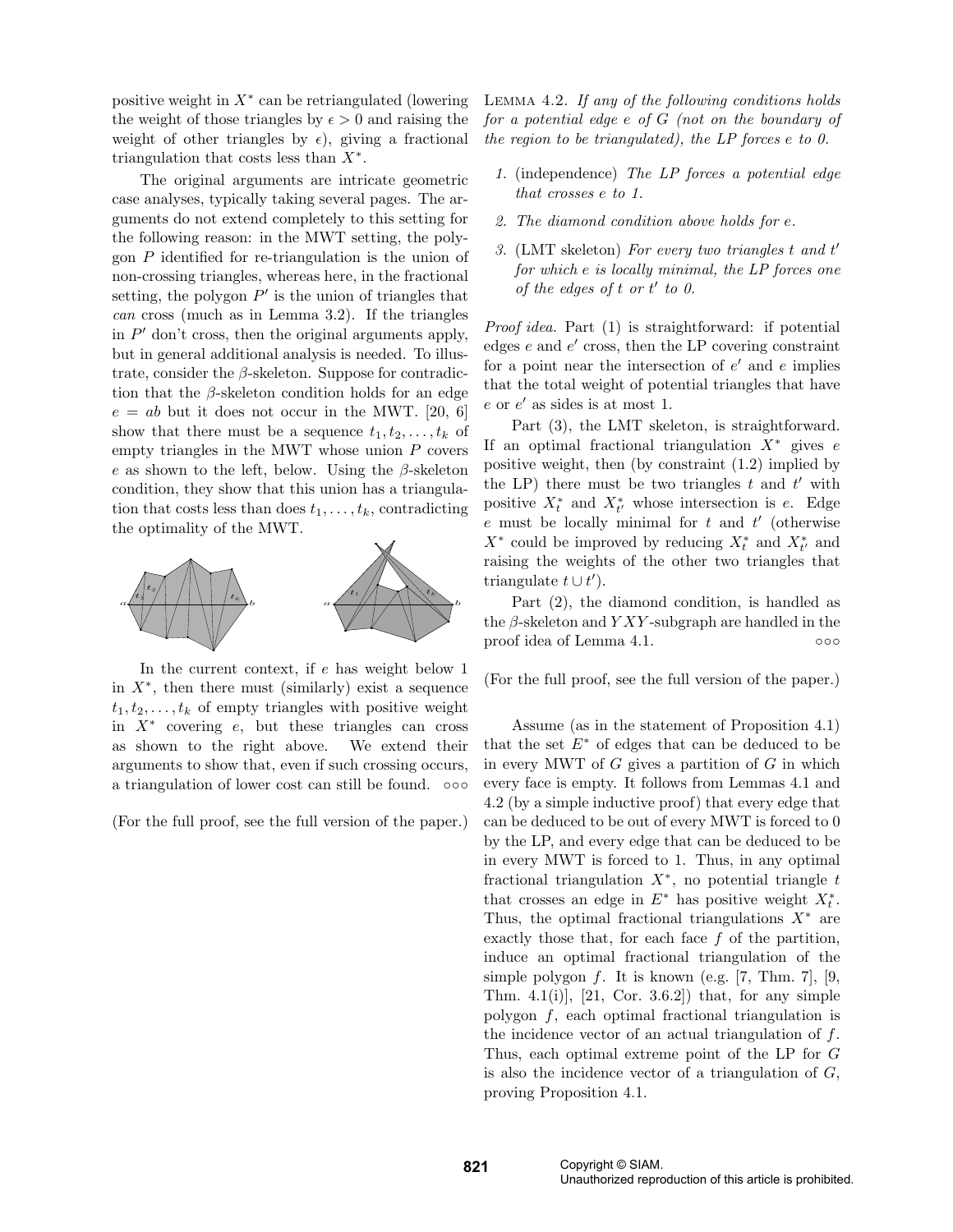#### 5 Remarks and open problems.

The constant factor proven here can be reduced in several places, at the expense of complicating the argument. The main challenge though is of course reducing  $\lambda$ .

Triangulations optimizing functions other than the total edge length are of interest. MWT LPs extend naturally to such problems, by modifying the cost function or by restricting the set of empty triangles. (For example, the integrality of the LP for the simple-polygon case implies that the simplepolygon result extends directly to such problems.) Can results similar to those in this paper be obtained for such problems?

The upper bound shown here on the integrality gap of the LP is constant but quite large. The only known lower bounds are barely above 1. We suspect that much better upper bounds can be shown, and that these should lead to an approximation algorithm with a better approximation ratio. We suspect that implicit in the analysis here is a primal-dual argument; making the dual solution explicit might be a step in this direction.

The LP studied here has an integrality gap above 1, so cannot be used directly to derive a PTAS. Applying sufficiently many rounds of lift-and-project to the LP will bring the integrality gap to  $1 + \epsilon$ . Are only *O*(1) rounds required? Does this lead to a PTAS?

Does the LP generalize the heuristics in a stronger sense? Is there some condition, based on the optimal primal/dual pair, such that, if the condition holds for an edge *e*, then that edge must be, or cannot be, in any MWT?

#### References

- [1] O. Aichholzer, F. Aurenhammer, S.W. Cheng, N. Katoh, G. Rote, M. Taschwer, and Y.F. Xu. Triangulations intersect nicely. *Discrete and Computational Geometry*, 16(4):339–359, 1996.
- [2] E. Anagnostou and D. Corneil. Polynomial-time instances of the minimum weight triangulation problem. *Computational Geometry*, 3(5):247–259, 1993.
- [3] F. Aurenhammer and Y. Xu. Optimal triangulations. In *Encyclopedia of Optimization, Second Edition*, volume 4, pages 160–166, 2000.
- [4] M.G. Borgelt, C. Borgelt, C. Levcopoulos, and J.S.B. Mitchell. Fixed parameter algorithms for the minimum weight triangulation problem. *International Journal of Computational Geometry and Applications*, 18(3):185–220, 2008.
- [5] P. Bose, L. Devroye, and W. Evans. Diamonds are not a minimum weight triangulation's best friend. *International Journal of Computational Geometry and Applications*, 12(6):445–453, 2002.
- [6] S.W. Cheng and Y.F. Xu. Approaching the largest  $\beta$ -skeleton within a minimum weight triangulation. In *Proceedings of the twelfth annual symposium on Computational geometry*, pages 196–203, ACM, 1996. ACM.
- [7] G.B. Dantzig, A.J. Hoffman, and T.C. Hu. Triangulations (tilings) and certain block triangular matrices. *Mathematical programming*, 31(1):1–14, 1985.
- [8] G. Das and D. Joseph. Which triangulations approximate the complete graph? *Optimal Algorithms*, pages 168–192, 1989.
- [9] J.A. de Loera, S. Hosten, F. Santos, and B. Sturmfels. The polytope of all triangulations of a point configuration. *Documenta Mathematica*, 1:103–119, 1996.
- [10] J.A. De Loera, J. Rambau, and F. Santos. *Triangulations: Structures for algorithms and applications*, volume 25. Springer, 2010.
- [11] M.T. Dickerson, J.M. Keil, and M.H. Montague. A large subgraph of the minimum weight triangulation. *Discrete and Computational Geometry*, 18(3):289–304, 1997.
- [12] M.T. Dickerson, R.L. Scot Drysdale, S.A. McElfresh, and E. Welzl. Fast greedy triangulation algorithms. *Computational Geometry*, 8(2):67–86, 1997.
- [13] D.P. Dobkin, H. Edelsbrunner, and M.H. Overmars. Searching for empty convex polygons. *Algorithmica*, 5(1):561–571, 1990.
- [14] R.L. Drysdale, S. McElfresh, and J.S. Snoeyink. On exclusion regions for optimal triangulations. *Discrete Applied Mathematics*, 109(1-2):49–65, 2001.
- [15] M.R. Garey and D.S. Johnson. *Computers and intractability*, volume 174. Freeman San Francisco, CA, 1979.
- [16] P. Giannopoulos, C. Knauer, and S. Whitesides. Parameterized Complexity of Geometric Problems. *The Computer Journal*, 51(3):372–384, November 2007.
- [17] P.D. Gilbert. New results on planar triangulations. 1979. Masters thesis.
- [18] M.J. Golin. Limit theorems for minimum-weight triangulations, other Euclidean functionals, and probabilistic recurrence relations. In *Proceedings of the Seventh Annual ACM-SIAM Symposium on Discrete Algorithms*, pages 252–260, Society for Industrial and Applied Mathematics, 1996. Society for Industrial and Applied Mathematics.
- [19] M. Hoffmann and Y. Okamoto. The minimum weight triangulation problem with few inner points. *Computational Geometry*, 34(3):149–158, 2006.
- [20] J.M. Keil. Computing a subgraph of the minimum weight triangulation. *Computational Geom-*